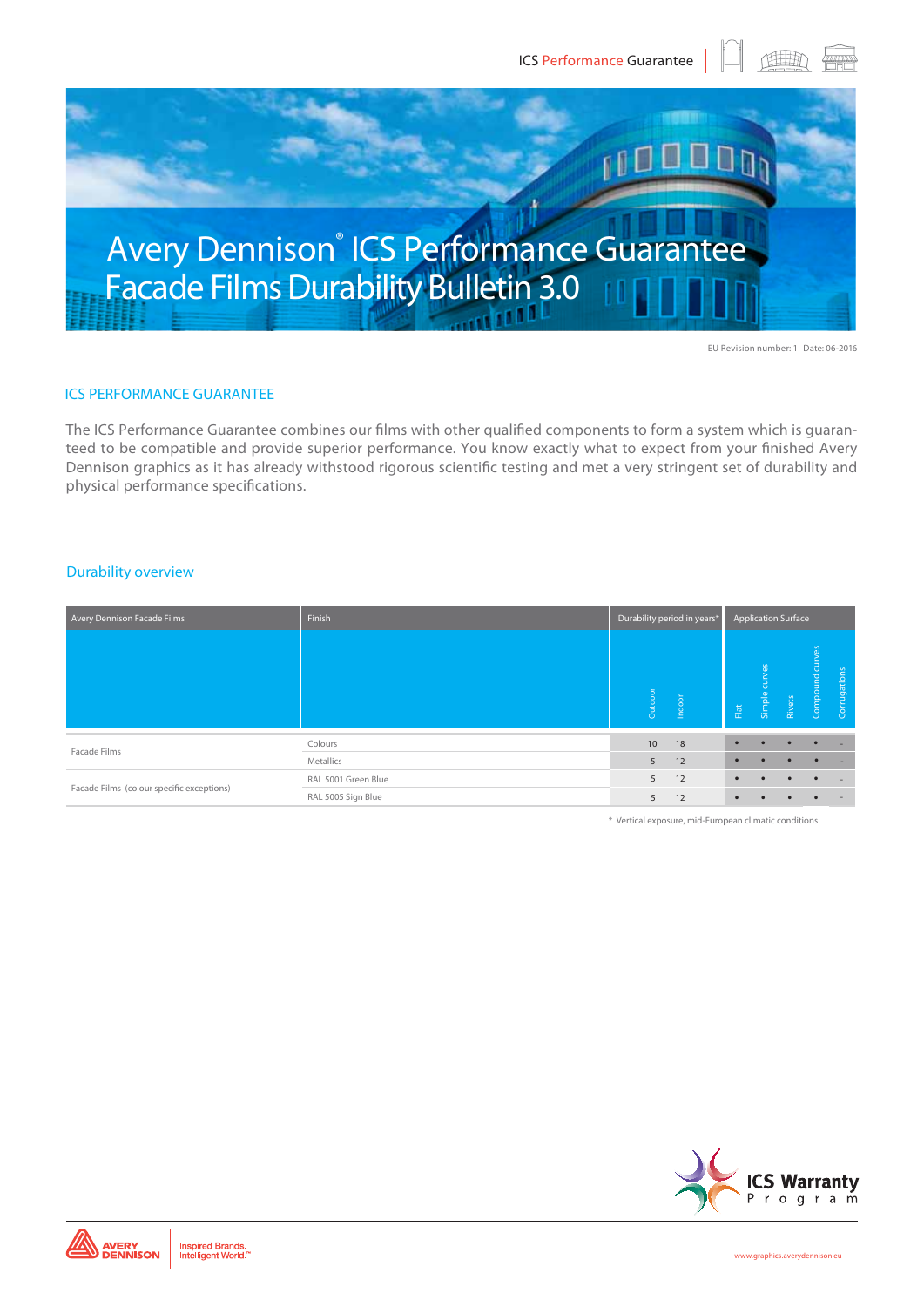## Avery Dennison<sup>®</sup> ICS Performance Guarantee Additional information on graphics durability

### Definition of durability and potential durability reductions.

The durability of Avery Dennison Graphics and Reflective Solutions films are defined as the expected performance life of the Avery Dennison graphic film(s) within the European region in outdoor vertical exposure conditions. The durability is defined such that the films will not deteriorate excessively, i.e the finished graphic remains effective for its branding or decorative purpose when viewed under normal conditions from the intended viewing distance.

The actual performance life will depend on a variety of factors, including selection and preparation of substrate, angle and direction of exposure, application methods, environmental conditions and cleaning/maintenance of the films. In case of films used in areas of high temperatures or humidity, high altitudes, industrially polluted areas or the durability will be further reduced below levels stated in this ICS Performance Guarantee document.



## Angle and direction of exposure.

### Definition of durability and potential durability reductions.

High elevations: In mountain areas UV damage is increased over exposures at sea level. This is due to the air being thinner and therefore damage of UV radiation increases significantly.

Congested urban or industrial areas: Due to increased smog, pollutants and particulates in the atmoshpere, applications have reduced durability expectations. Also horizontal application traps chemicals on the surface of the material, increasing the impact of UV exposure and reducing durability.



Europe The Netherlands Tel: +31 85 000 2000

Inspired Brands.<br>Intelligent World.

**AVERY<br>DENNISON** 

**www.graphics.averydennison.eu**